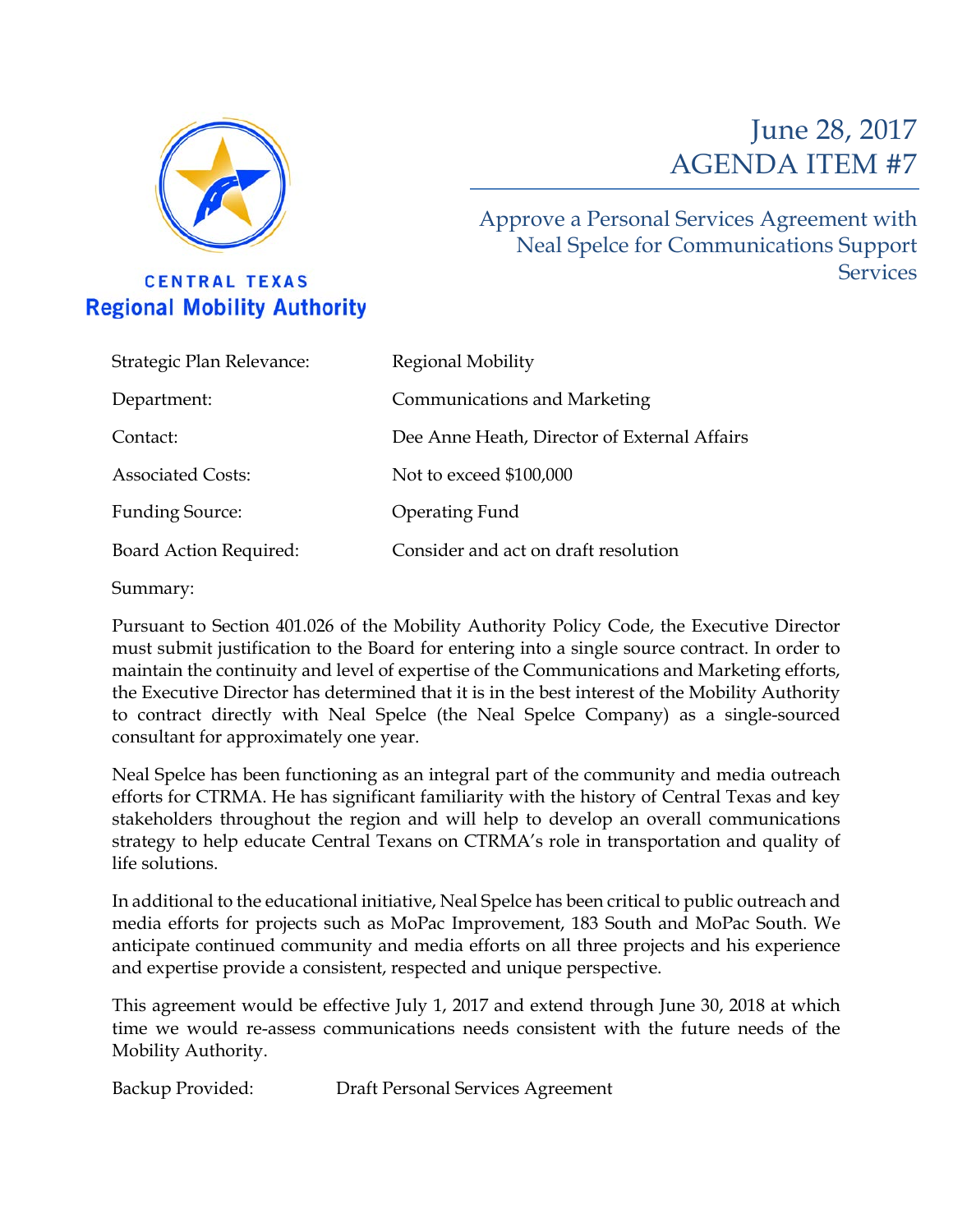## **PERSONAL SERVICES AGREEMENT**

**Date: July 1, 2017 To: Mike Heiligenstein, Executive Director From: Neal Spelce, d/b/a The Neal Spelce Company Re: FY 2018-2019 Working Arrangement**

#### **Scope of Proposed Work**

The Mobility Authority has identified a number of issues where Neal Spelce's communications experience, community involvement, visibility and reputation will be of tremendous value in message development and delivery for CTRMA's program and projects, including the MoPac Improvement Project, 183 South, MoPac South, and other projects.

Some examples include coordination with neighborhoods, as well as other areas of concern such as construction impact, sound walls, moving of trees, drainage flow, asbestos removal, bicycle/pedestrian and environmental improvements and understanding of the Mobility Authority's mission and role in the region.

Additionally, and at the request of the Mobility Authority, this may also include proactive measures and/or trouble-shooting to provide a better understanding with the community as well as maintaining a favorable relationship with this affected community and the public at large. Other selected assignments could include presentations, involvement if area public officials and civic organizations, input in public meeting preparations, MoPac Moment videos, It's Time podcasts, and responses to feedback from community members.

Neal Spelce has long advocated working on short-term action with long-term view. This would include, for example, involvement with messaging and strategy on educational and informative advertising and other vehicles for for communication to target markets. It could also involve assessing opportunities/needs and impact of future projects (MoPac South, Oak Hill Parkway and 183 North) that are in various stages of planning and development.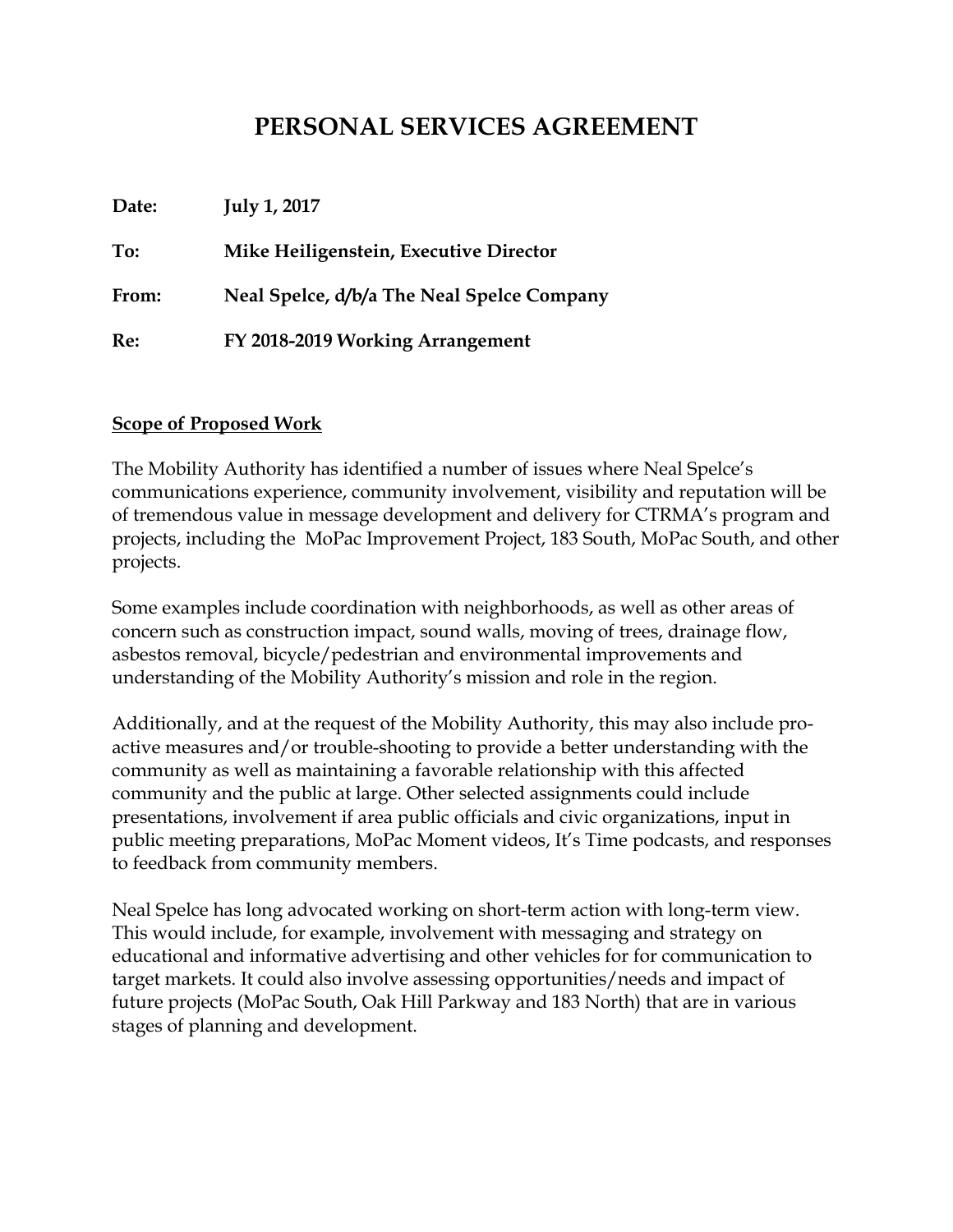Both parties understand the need to be prepared for unforeseen events that might occur during the term of this agreement. Therefore, we place a high priority on the ability to be nimble and react quickly.

#### **Unique Background for this Consultation**

Neal has owned and operated a large Austin advertising, marketing and public relations firm, winning national accolades. For decades Neal Spelce was a highly-rated and national award-winning local TV news anchor and has a deep and unique understanding of media and their commitment to reporting information. Neal has also been names Austin's Most Worthy Citizen for his civic involvement that included service as Chair of the Austin Chamber of Commerce, Chair of United Way, Chair of Better Business Bureau, Chair of 15-County Capitol Area Boy Scouts of America, Founder and President of Austin Area Research Foundation (AARO), Chair of Leadership Austin, Chair of American Health and Fitness Foundation, holder of 3 communications degrees from the University of Texas at Austin.

This wide range of experience and community involvement also includes deep and expansive knowledge of Central Texas as exemplified by writing a well-circulated weekly newsletter since 1979 containing insights, perspectives and analysis of business public affairs, growth and development, transportation, real estate, education and environmental issues in the Austin area.

### **Contractual Terms**

I agree to work the agreed upon hours below on behalf of the Mobility Authority, with the understanding that those hours may fluctuate depending upon the Mobility Authority's requests.

This agreement between Neal Spelce and the Mobility Authority shall be effective for the term commencing on July 1, 2017 and terminating on June 30, 2018 for a total contract in an amount not to exceed \$100,000. Payments shall be made based on a monthly retainer plus approved expenses and any additional charges for project specific work.

The monthly retainer is for a commitment of 10 hours per week, averaged over the preceding period, at a compensation of \$200 per hour for a total of \$8,000 per calendar month. In addition to the retainer payments, the Mobility Authority agrees to reimburse expenses that may be incurred by Neal Spelce on behalf of the Mobility Authority when the proposed expense is approved by the Mobility Authority in writing before the expense is incurred. Also, the Mobility Authority agrees to pay Neal Spelce for project specific work when the proposed project specific work is approved by the